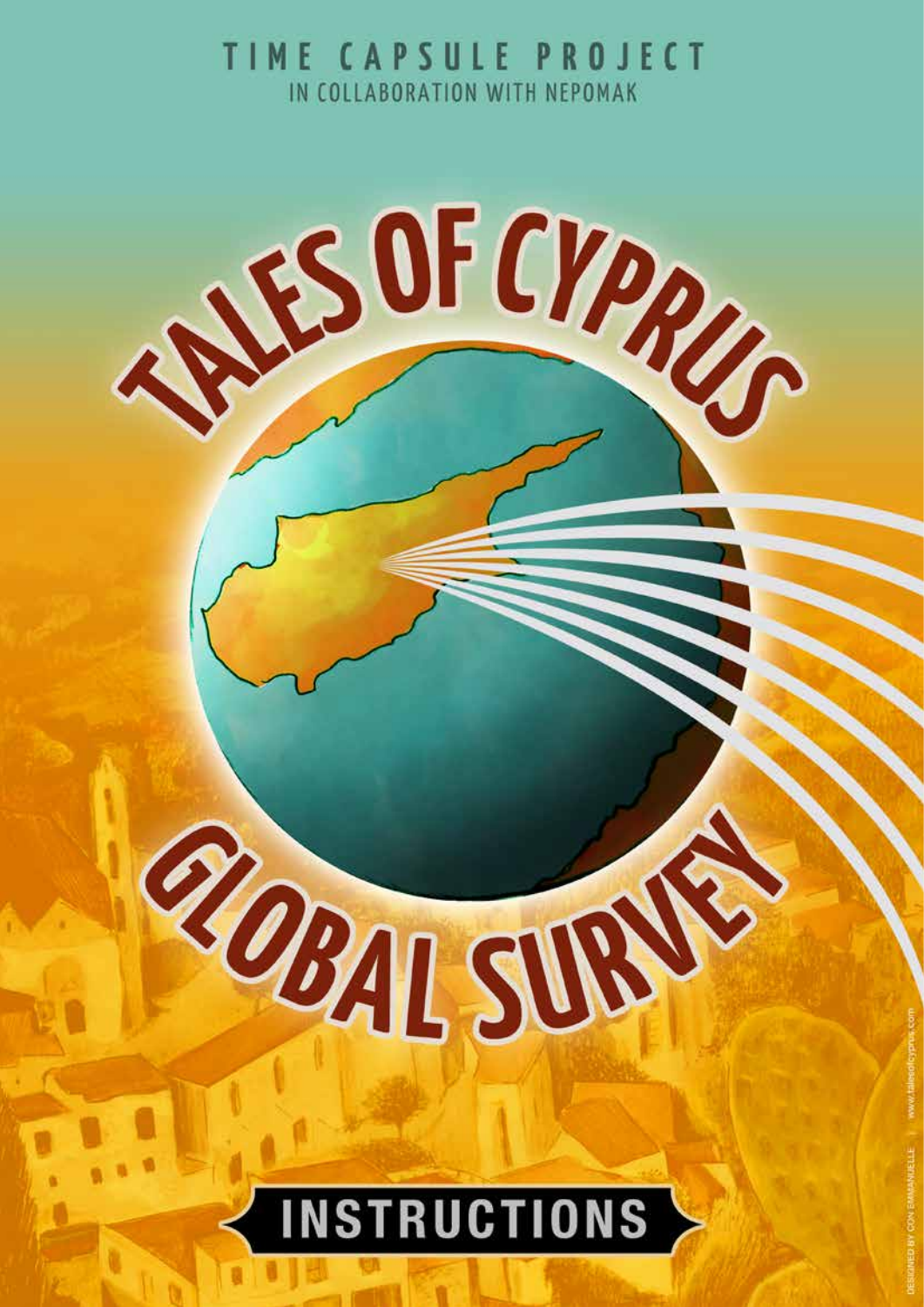- panayiota neofytou - 29 May 1925 - mousere, paphos

Use the audio recorder **on your smart phone to interview someone who lived in Cyprus between 1910 and 1950.** 

**WHAT ARE YOUR FAVOURITE MEMORIES FROM GROWING UP IN CYPRUS?**  $\epsilon$ .<br>77

**SIT IN A QUIET ROOM AND Ask them this question:**

## STEP 2

**Use the camera on your smart phone to take a photo of the person you have interviewed.**



STEP <sup>3</sup> STEP 8 AUDIO file and the PHOTO to the **following address: survey@talesofcyprus.com Please include the FULL NAME, DATE of BIRTH and PLACE OF ORIGIN (village) of the person you have interviewed. For Example:**

For the first time ever Tales of Cyprus and NEPOMAK are collaborating to create a very special TIME CAPSULE based on the living memories of anyone who lived in Cyprus between 1910 and 1950.

The results of this survey will be published on the Tales of Cyprus website later this year.

We need your help.

All you have to do is follow these three (3) easy steps.

**STEP** 

## EXCLUSIVE!

**PLEASE CONDUCT INTERVIEW IN THEIR PREFERRED LANGUAGE**

**PHOTOGRAPH FROM THE WAIST-UP. USE NATURAL LIGHT.**